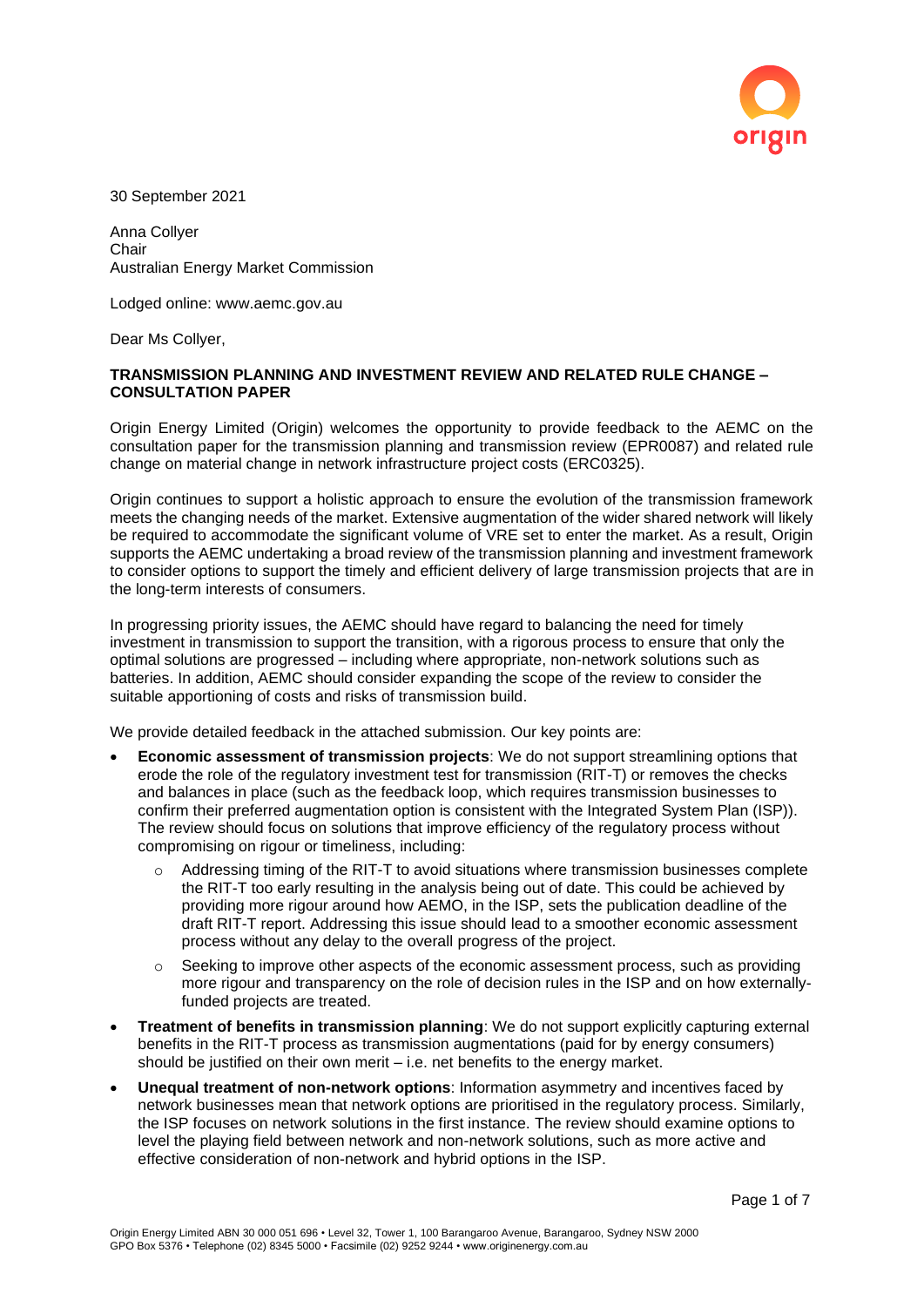- **Potential for contestability in transmission investment**: We support examining the potential for contestability and different financing models for major transmission projects. The AEMC should also explore facilitating non-regulated, private assets to be used under the regulated framework.
- **Early works:** We support providing clarity and transparency on the meaning and cost recovery arrangements for early works. To the extent early works apply to a specific option, the framework should ensure other options, including non-network solutions, are assessed fairly to avoid bias.
- **Material change in network infrastructure project costs rule change:** 
	- $\circ$  We support requiring transmission businesses to use more rigorous cost estimates in the RIT-T (e.g. AACE 2 cost estimates). Embedding rigour around costs early in the RIT-T creates a smoother economic assessment process due to minimising the risks of subsequent updates once better cost information is known and should not delay overall project delivery timelines.
	- $\circ$  We support an independently-set (by AEMO or the AER) threshold for re-applying the RIT-T when circumstances substantially change once the RIT-T is complete, as a last resort mechanism which should be rarely needed.
	- o We do not support requiring re-application of the final Project EnergyConnect RIT-T report given that it has already been approved by the AER, with construction imminent.

Should you have any questions or wish to discuss this submission further, please contact Sarah-Jane Derby at Sarah-Jane.Derby@originenergy.com.au or by phone, on (02) 8345 5101.

Yours sincerely

Steve Reid Group Manager, Regulatory Policy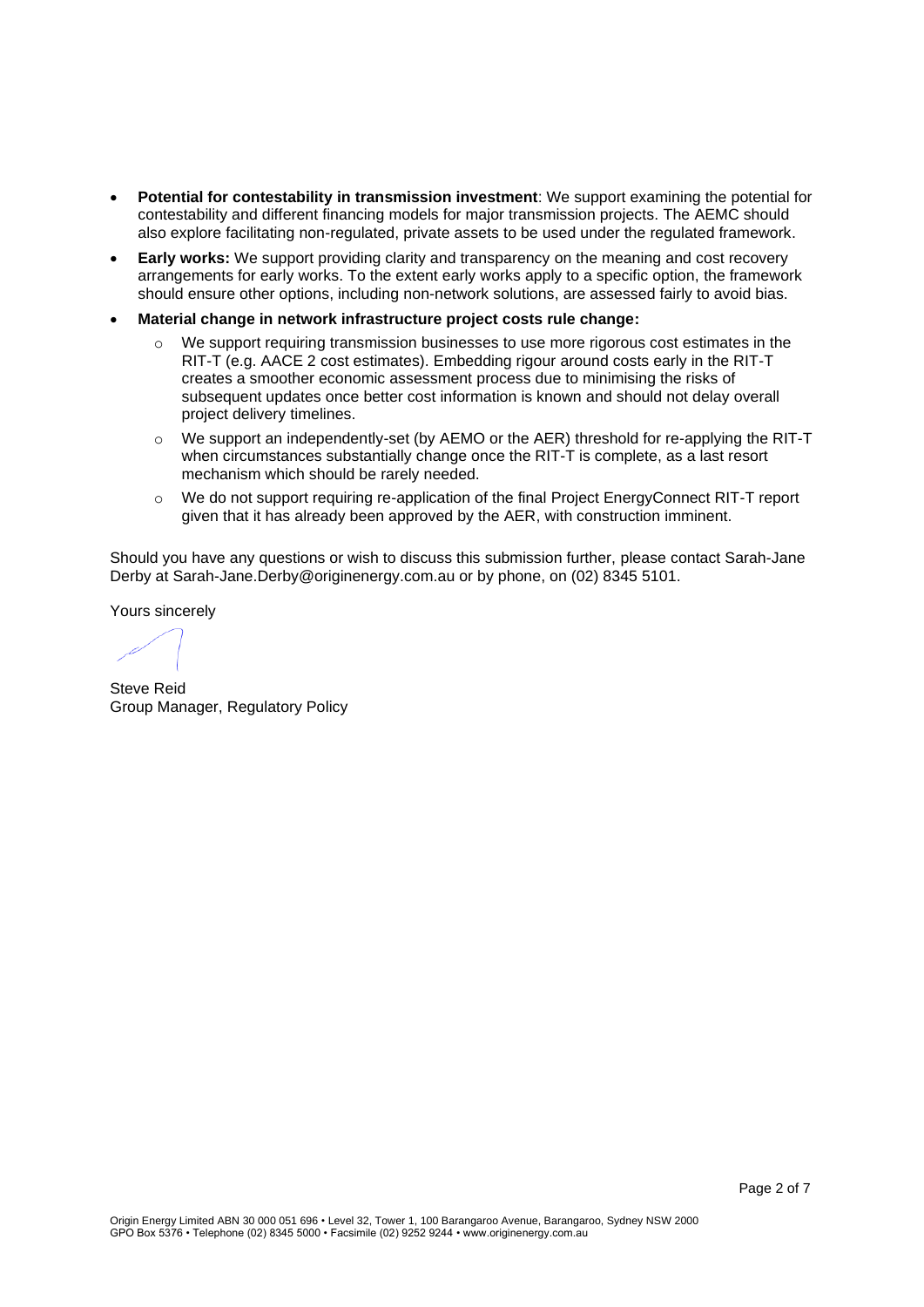## **Attachment 1: Submission detail**

## **1. Transmission planning and investment review**

Origin is broadly supportive of the AEMC undertaking a review into the planning and investment framework for transmission. In addition to the issues discussed in Table 1 below, we understand the ESB has provided advice to Ministers on 'who pays' for transmission upgrades. Given the broad purview of this review, the AEMC should consider expanding the scope to progress this advice by examining the suitable apportioning of costs and risks of transmission build.

| <b>Issues identified</b>                                                                                                    | <b>Origin's views</b>                                                                                                                                                                                                                                                                                                                                                                                                                                                                                                                                                                                                                                                                                                                                                                                                                                                                                                                                                                                                                                                                                                                                                                                                                                                                                                                                                                                                                                                                                                                                                                                                                                                                                                                                                                                                                                                                                                                                                                                                                                                                                                                                                                                                                                                                                                                                                                                                                                                                                    |  |  |  |
|-----------------------------------------------------------------------------------------------------------------------------|----------------------------------------------------------------------------------------------------------------------------------------------------------------------------------------------------------------------------------------------------------------------------------------------------------------------------------------------------------------------------------------------------------------------------------------------------------------------------------------------------------------------------------------------------------------------------------------------------------------------------------------------------------------------------------------------------------------------------------------------------------------------------------------------------------------------------------------------------------------------------------------------------------------------------------------------------------------------------------------------------------------------------------------------------------------------------------------------------------------------------------------------------------------------------------------------------------------------------------------------------------------------------------------------------------------------------------------------------------------------------------------------------------------------------------------------------------------------------------------------------------------------------------------------------------------------------------------------------------------------------------------------------------------------------------------------------------------------------------------------------------------------------------------------------------------------------------------------------------------------------------------------------------------------------------------------------------------------------------------------------------------------------------------------------------------------------------------------------------------------------------------------------------------------------------------------------------------------------------------------------------------------------------------------------------------------------------------------------------------------------------------------------------------------------------------------------------------------------------------------------------|--|--|--|
| A. Transmission planning issues                                                                                             |                                                                                                                                                                                                                                                                                                                                                                                                                                                                                                                                                                                                                                                                                                                                                                                                                                                                                                                                                                                                                                                                                                                                                                                                                                                                                                                                                                                                                                                                                                                                                                                                                                                                                                                                                                                                                                                                                                                                                                                                                                                                                                                                                                                                                                                                                                                                                                                                                                                                                                          |  |  |  |
| <b>Economic</b><br>assessment of<br>major transmission<br>projects -<br><b>Opportunities to</b><br>streamline the RIT-<br>т | The recent Actioning the Integrated System Plan (ISP) rules have gone<br>$\bullet$<br>some way in streamlining the process around the economic assessment<br>of large transmission projects. This includes removing the project<br>specification consultation report (PSCR), requiring TNSPs to use ISP-<br>consistent inputs and assumptions; and introducing the feedback loop<br>which requires transmission businesses to confirm with AEMO that their<br>preferred augmentation option is consistent with the<br>optimal<br>development path in the ISP. <sup>1</sup><br>The regulatory investment test for transmission (RIT-T) plays an<br>$\bullet$<br>important role in safeguarding against overbuild by ensuring that<br>individual projects provide net benefits. In our view this complements the<br>broader whole of system focus of the ISP. Therefore, we do not support<br>streamlining options that remove or erode the RIT-T as this would result<br>in higher risk to those who fund transmission assets.<br>More broadly, we do not support "streamlining" for the sole purpose of<br>speeding up the regulatory process. The review should not focus on<br>options that remove rigour and checks and balances, such as the<br>feedback loop.<br>In our view, an outstanding issue that should be addressed is the timing<br>$\bullet$<br>of the RIT-T to avoid situations where TNSPs complete the RIT-T too<br>early, resulting in significant changes in key assumptions (such as<br>costs) which ultimately undermines the analysis.<br>This could be addressed by the AER or the rules providing more<br>$\circ$<br>guidance around when a project assessment draft report (PADR) is<br>required for ISP projects. At present, AEMO requires TNSPs to<br>complete the PADR for actionable ISP projects by a certain date -<br>however, the process for choosing this deadline is not clear. More<br>guidance would ensure RIT-Ts are not completely too early.<br>Completing the RIT-T at a more appropriate time reduces the<br>$\circ$<br>likelihood of changes being required later in the process, such as<br>updates to costs at the contingent project application stage. This<br>should smooth, rather than lengthen, the regulatory process.<br>As an example, the VNI West PADR delay should not lead to "lost"<br>$\circ$<br>net benefits. According to the 2020 ISP, VNI West is not required<br>until 2027-28 and it is therefore appropriate to delay the PADR to |  |  |  |

**Table 1: Transmission planning and investment review – feedback** 

<sup>1</sup> ESB, Actionable ISP final rule recommendation [https://energyministers.gov.au/publications/actionable-isp-final](https://energyministers.gov.au/publications/actionable-isp-final-rule-recommendation)[rule-recommendation](https://energyministers.gov.au/publications/actionable-isp-final-rule-recommendation)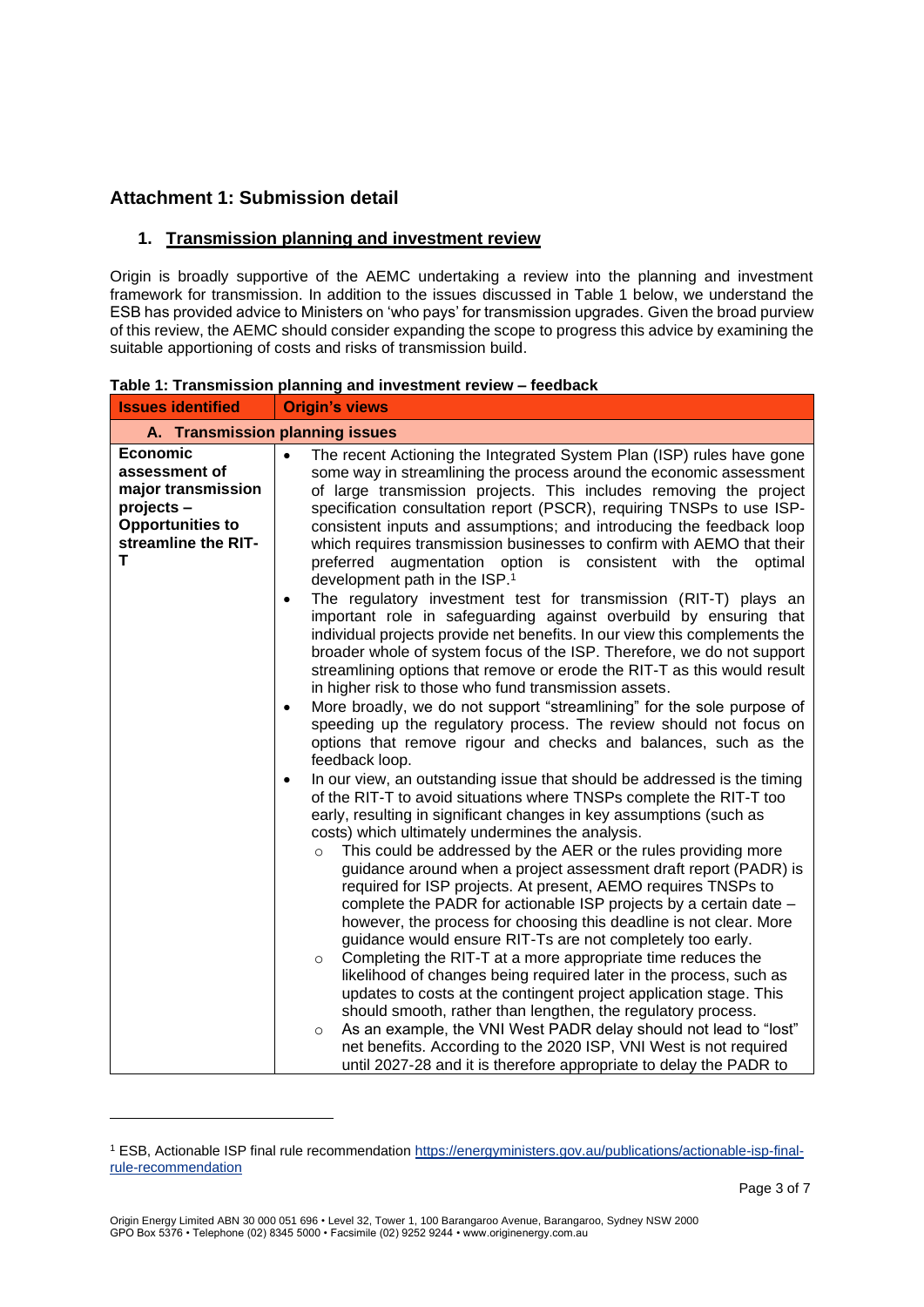|                                                                                 | capture the latest inputs, assumptions and cost information. This is<br>in the long-term interest of consumers.<br>The review should also examine further improvements to the economic<br>assessment process, including:<br>More rigour around AEMO's "decision rules" in the ISP. It is<br>$\circ$<br>unclear how these decision rules are set and if they are a pre-<br>requisite for submitting a contingent project application once the<br>RIT-T is complete. As an example, the Marinus Link RIT-T is now<br>complete, but still subject to 2020 ISP decision rules. It is unclear if<br>it can progress to the next stage of the regulatory process, or if the<br>2022 ISP may update these decision rules. More guidance and<br>rigour (in the rules or AER guidelines) around ISP decision rules<br>would be worthwhile for transparency and consistency purposes.<br>We provide similar comments below around the treatment of early<br>works.<br>The potential for more transparency on the treatment of projects<br>$\circ$<br>which have external funding (e.g. government underwriting). We<br>understand that the AER's ISP cost-benefit analysis and RIT-T<br>guidelines set out principles for how projects that are partially<br>underwritten or funded externally are to be treated in the ISP and<br>RIT-T. Given that external funding and underwriting are becoming<br>more common for large transmission projects, the AEMC should<br>examine if these principles remain appropriate.<br>Clarifying that TNSPs should use the latest set of inputs and<br>$\circ$<br>assumptions, even if different from the latest ISP or from their draft<br>RIT-T report. For example, TNSPs should be required to use the<br>latest inputs, assumptions and scenarios report (IASR) developed<br>by AEMO.<br>Improving rigour around cost estimates in the RIT-T process - see<br>$\circ$<br>our comments in Table 2. |
|---------------------------------------------------------------------------------|----------------------------------------------------------------------------------------------------------------------------------------------------------------------------------------------------------------------------------------------------------------------------------------------------------------------------------------------------------------------------------------------------------------------------------------------------------------------------------------------------------------------------------------------------------------------------------------------------------------------------------------------------------------------------------------------------------------------------------------------------------------------------------------------------------------------------------------------------------------------------------------------------------------------------------------------------------------------------------------------------------------------------------------------------------------------------------------------------------------------------------------------------------------------------------------------------------------------------------------------------------------------------------------------------------------------------------------------------------------------------------------------------------------------------------------------------------------------------------------------------------------------------------------------------------------------------------------------------------------------------------------------------------------------------------------------------------------------------------------------------------------------------------------------------------------------------------------------------------------------------------------------------------------------------------|
| <b>Treatment of</b><br>benefits in<br>transmission<br>planning                  | We do not support explicitly capturing external benefits in the RIT-T<br>$\bullet$<br>process, as transmission augmentations (paid for by energy<br>consumers) should be justified on their own merit - i.e. net benefits to<br>the energy market The inclusion of other benefits would distort the RIT-                                                                                                                                                                                                                                                                                                                                                                                                                                                                                                                                                                                                                                                                                                                                                                                                                                                                                                                                                                                                                                                                                                                                                                                                                                                                                                                                                                                                                                                                                                                                                                                                                         |
|                                                                                 | Τ.<br>This would lead to inefficient investment decisions being made by<br>$\bullet$<br>private firms and would be inconsistent with the regulatory framework<br>that seeks to recover efficient costs only from consumers.                                                                                                                                                                                                                                                                                                                                                                                                                                                                                                                                                                                                                                                                                                                                                                                                                                                                                                                                                                                                                                                                                                                                                                                                                                                                                                                                                                                                                                                                                                                                                                                                                                                                                                      |
| <b>Unequal treatment</b><br>of non-network<br>options under the<br><b>RIT-T</b> | We generally agree that this is an issue. In our view, the barriers faced<br>by non-network option (NNO) proponents are not "perceived" but are<br>being experienced in practice and should be addressed as a matter of<br>priority.<br>Transmission businesses have an incentive, given their core expertise,<br>$\bullet$<br>to facilitate network over non-network options. The asymmetry of<br>information surrounding the non-network solution submission process,<br>which is largely run by TNSPs, acts as a barrier to NNO.<br>The preference for network options is also reflected in the planning<br>$\bullet$<br>framework itself, with the ISP and subsequent RIT-T focusing on<br>transmission build, with NNO being a secondary consideration.<br>Another area of unequal treatment under the planning framework is<br>around the checks and balances. For example, the contingent project<br>application process and feedback loop only check that the<br>recommended solution (typically a network solution) is still valid. Where                                                                                                                                                                                                                                                                                                                                                                                                                                                                                                                                                                                                                                                                                                                                                                                                                                                                               |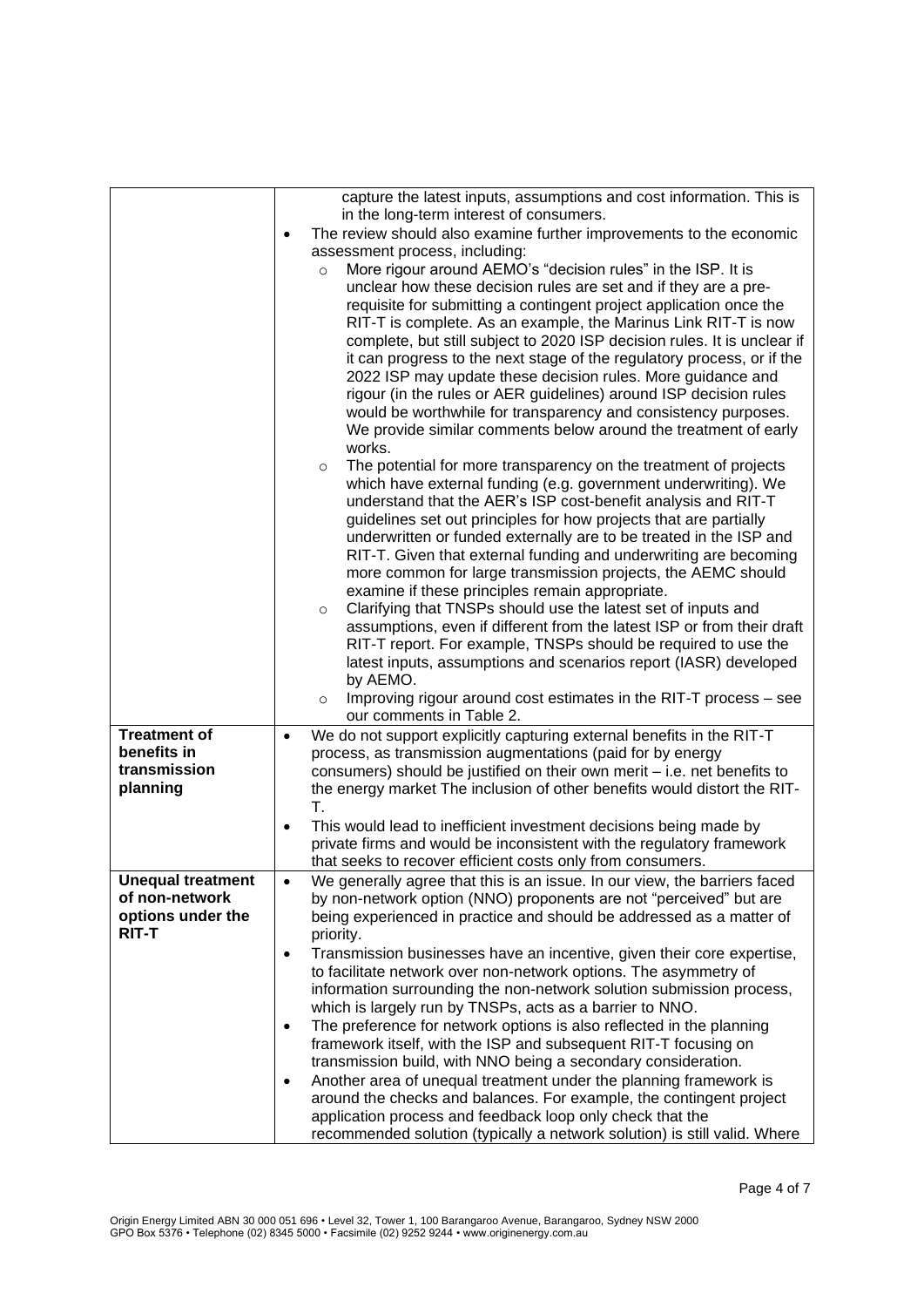|                                                                                                                                                | costs have increased, there is no re-assessment of the value of a NNO<br>over a network one.<br>The submission of a NNO is therefore effectively a "single shot" process<br>$\bullet$<br>as part of the economic assessment evaluation but no further<br>optimisation of NNO is generally taken into consideration as is the case<br>for network solutions.<br>As non-network technology, such as storage, becomes more<br>competitive, the AEMC should focus on ensuring the planning<br>framework facilitates opportunities for efficiencies across the wholesale<br>energy market and network solutions. For example, the review could<br>examine options for AEMO to more actively and effectively consider<br>NNO, including hybrid network and non-network solutions, through the<br>ISP process.                                                                                                                                                                                                                                                         |  |  |  |  |
|------------------------------------------------------------------------------------------------------------------------------------------------|-----------------------------------------------------------------------------------------------------------------------------------------------------------------------------------------------------------------------------------------------------------------------------------------------------------------------------------------------------------------------------------------------------------------------------------------------------------------------------------------------------------------------------------------------------------------------------------------------------------------------------------------------------------------------------------------------------------------------------------------------------------------------------------------------------------------------------------------------------------------------------------------------------------------------------------------------------------------------------------------------------------------------------------------------------------------|--|--|--|--|
|                                                                                                                                                | B. Investment, financing and delivery issues                                                                                                                                                                                                                                                                                                                                                                                                                                                                                                                                                                                                                                                                                                                                                                                                                                                                                                                                                                                                                    |  |  |  |  |
| <b>TNSPs' exclusive</b><br>right to build and<br>own transmission -<br><b>Potential for</b><br>contestability in<br>transmission<br>investment | We support exploring contestability and different funding models. In<br>$\bullet$<br>contemplating this issue, consideration will also need to be given to any<br>practical or technical challenges in having a party other than an<br>incumbent TNSP charged with building network infrastructure.<br>The AEMC should also promote more efficient use of existing non-<br>$\bullet$<br>regulated assets, i.e. by allowing them to be used under the regulated<br>framework in some form. For example, there could be a clear rules-<br>based process (including through a RIT-T) to allow partial or complete<br>capacity of a private dedicated network asset to be turned into a<br>regulated asset, where it is efficient to do so.                                                                                                                                                                                                                                                                                                                         |  |  |  |  |
| Early works and<br>external planning<br>risks                                                                                                  | We support further clarity and transparency around the meaning and<br>$\bullet$<br>cost recovery arrangements for early works. Similar to our comments<br>above on decision rules, the concept should be clearly defined, with<br>rigour provided in guidelines or the rules to underpin AEMO's<br>recommendations of early works in the ISP.<br>In terms of cost recovery, the review should consider if early works<br>$\bullet$<br>should be treated as opex should a project not proceed given that there<br>would be no asset built for capital expenditure purposes.<br>The review should also explore how early works that are funded by<br>$\bullet$<br>external bodies (such as governments) are treated in the regulatory<br>process, with transparency being a key focus.<br>To the extent early works for a particular option are undertaken prior to<br>$\bullet$<br>the RIT-T confirming the preferred option, the framework should<br>ensure other options, including NNO, are not disadvantaged and the<br>assessment process remains unbiased. |  |  |  |  |

## **2. Material change in network infrastructure project costs**

Origin considers that the substantial increases in costs during and after the economic assessment of major transmission projects is complete should be addressed to promote confidence in the transmission planning framework and ensure that only projects with net benefits are progressed.

TNSP should be required to use more rigorous cost estimates (e.g. AACE 2 estimates) during the RIT-T process to minimise the risk of cost increases once the economic assessment phase is complete. While this may create additional work upfront in the RIT-T, embedding rigour and discipline early on will reduce the likelihood of delay later on, e.g. at the contingent project stage if costs rise substantially to the point the chosen option may no longer be appropriate. This should lead to a smoother, rather than longer, process.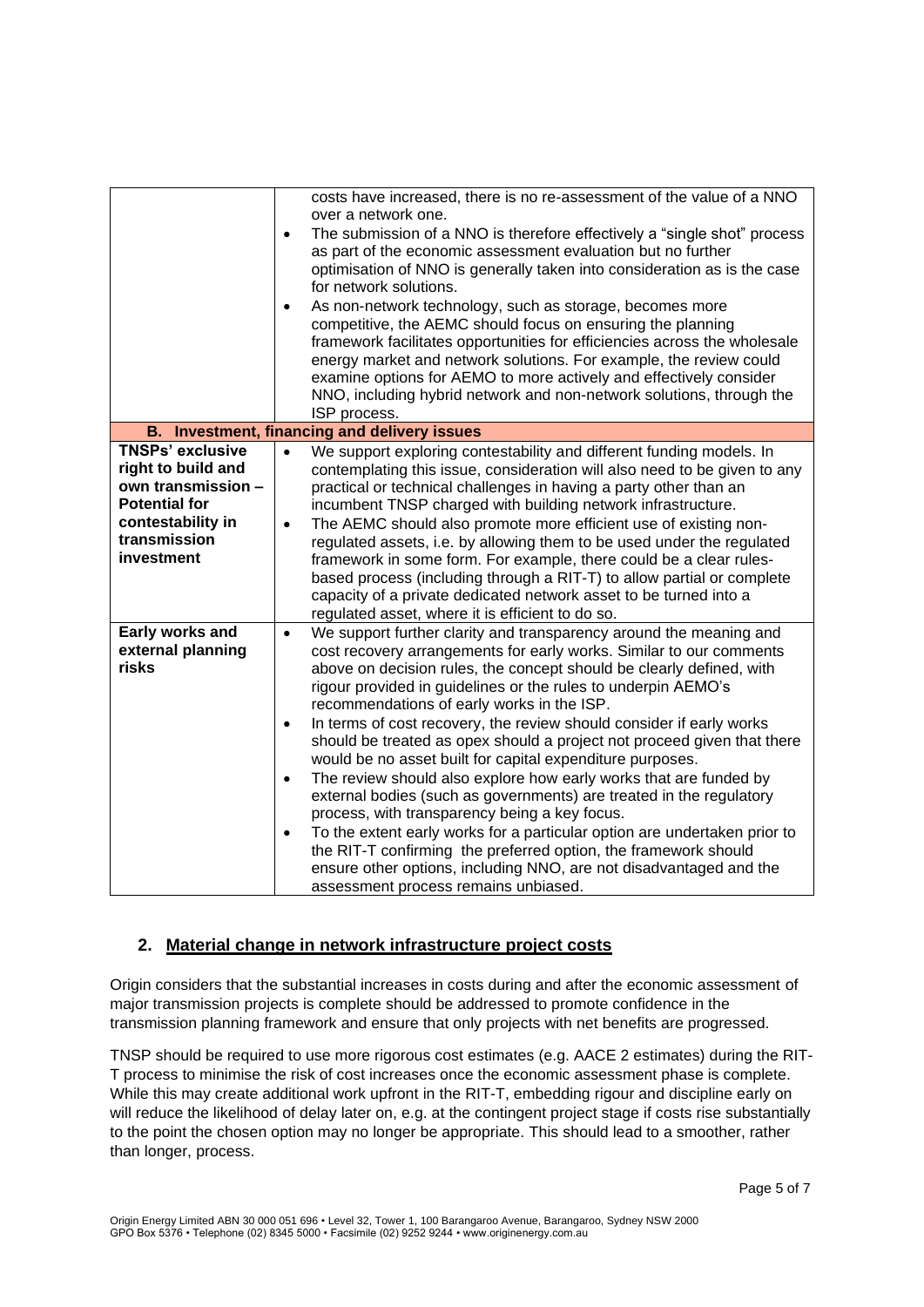Given the size and scope of current transmission projects, we also support the ongoing need for an effective last resort mechanism to re-apply the RIT-T if circumstances materially change. Origin agrees that the current re-application provisions<sup>2</sup> are not appropriate. We therefore support requiring AEMO (e.g. on a bespoke basis through the ISP) or the AER (e.g. through a set of principles in the RIT-T guidelines) to set the threshold for re-application. We do not support TNSPs setting their own threshold.

Table 2 sets out our feedback on key aspects of the rule change request. Our comments relate to large transmission projects, but we support the AEMC exploring whether similar solutions should be implemented for distribution or other transmission projects.

| <b>Issue</b>                                 | <b>Origin's views</b>                                                                                                                                                                                                                                                                                                                                                                                                                                                                                                                                                                                                                                                                                                                                                                                                           |
|----------------------------------------------|---------------------------------------------------------------------------------------------------------------------------------------------------------------------------------------------------------------------------------------------------------------------------------------------------------------------------------------------------------------------------------------------------------------------------------------------------------------------------------------------------------------------------------------------------------------------------------------------------------------------------------------------------------------------------------------------------------------------------------------------------------------------------------------------------------------------------------|
| <b>Rigour of</b><br>cost<br>estimates        | We understand that TNSPs currently use high-level cost estimates during the<br>RIT-T process. Like many other infrastructure projects, once detailed design work<br>is undertaken, these estimates tend to be revised upwards, calling into question<br>whether the project is still viable in some instances.<br>To avoid substantial cost escalations later on in the regulatory process, we<br>$\bullet$<br>support the AER's RIT-T guidelines specifying that TNSPs should use more<br>detailed/rigorous cost estimates (such as AACE 2 estimates) for their RIT-Ts.<br>Using more detailed estimates would reduce the likelihood of the RIT-T needing<br>$\bullet$<br>to be re-applied and would improve the robustness of the net benefits test and<br>efficiency of the process.                                         |
| <b>Cost</b><br>threshold                     | An appropriate independently-set threshold would balance rigour against<br>$\bullet$<br>ensuring the regulatory process remains timely and efficient.<br>We do not support TNSPs setting their own threshold – this should be done by<br>$\bullet$<br>either AEMO (e.g. on a bespoke basis through the ISP) or the AER (e.g. through<br>a set of principles through the RIT-T guidelines or on a more bespoke basis).<br>We support the AEMC exploring the potential for a broader threshold than just<br>$\bullet$<br>changes in the costs of the preferred option, as discussed in the consultation<br>paper (i.e. through a broader "decision rules"-type framework). An efficient<br>threshold for re-application should ultimately reflect consumer impacts and<br>ensure that only the optimal solution is progressed.    |
| Scope of<br>re-<br>application<br>of the RIT | We support a more targeted re-application of the RIT-T to balance the need for<br>$\bullet$<br>expedient transmission build while ensuring the process is of sufficient rigour,<br>noting that the re-application mechanism should be a last resort, and infrequently<br>applied.<br>If the RIT-T is reapplied, the proponent should be required to re-examine other<br>$\bullet$<br>options, including NNO, and to consult on its updated analysis.<br>We agree that there should be a limit on the number of times the RIT-T could be<br>$\bullet$<br>re-applied under this framework. For example, it would not be appropriate to<br>apply the RIT-T if construction is already under way or about to commence.<br>Instead of specifying a limit in the rules, there could be a role for the AER to<br>provide an exemption. |

**Table 2: Material change in network infrastructure project costs – feedback** 

 $2$  NER clauses 5.16.4(z3) and 5.16A.4(n)(2)(i).